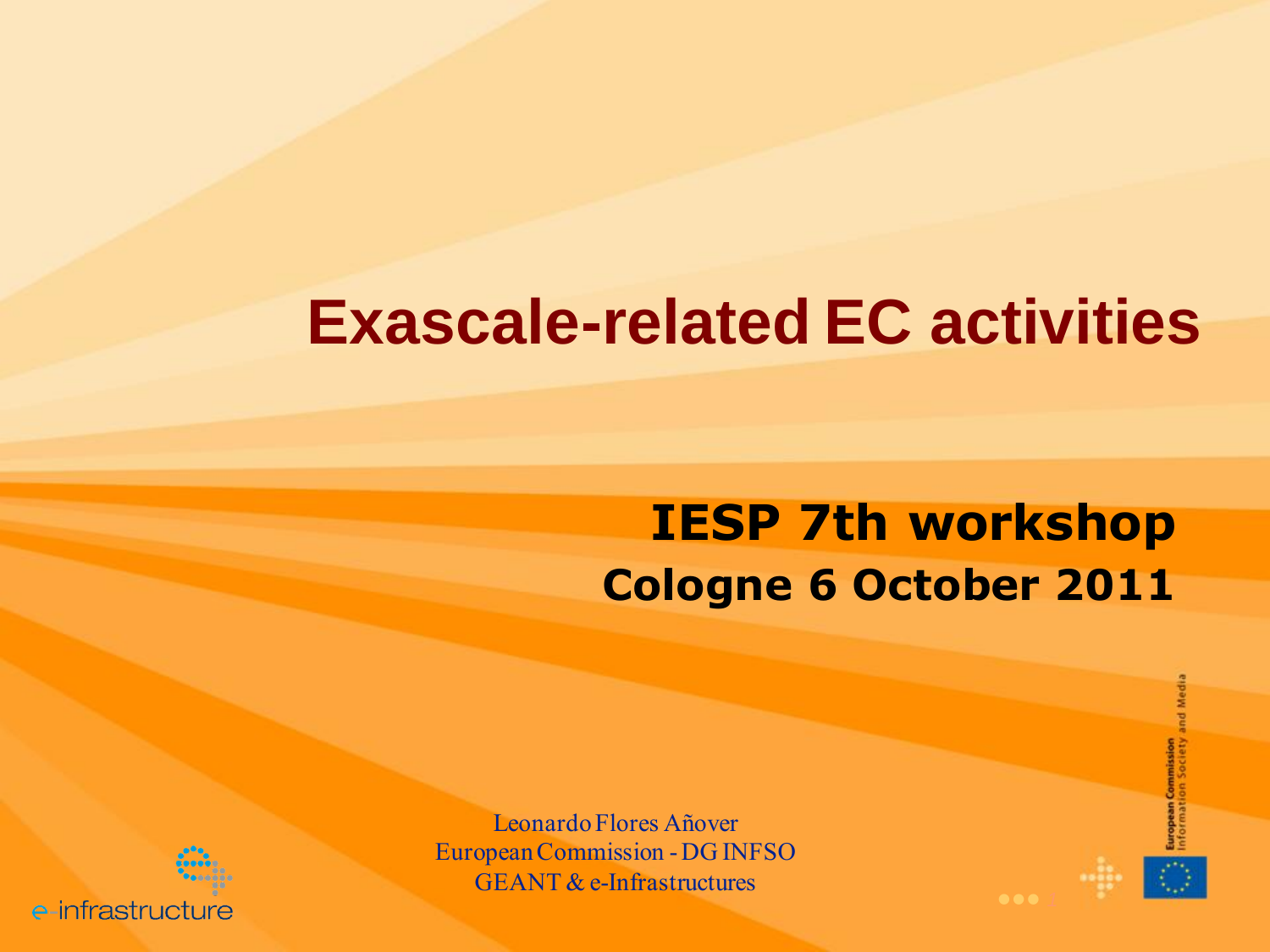



 $\frac{1}{2}$ 

 $\bullet\bullet\bullet$  2



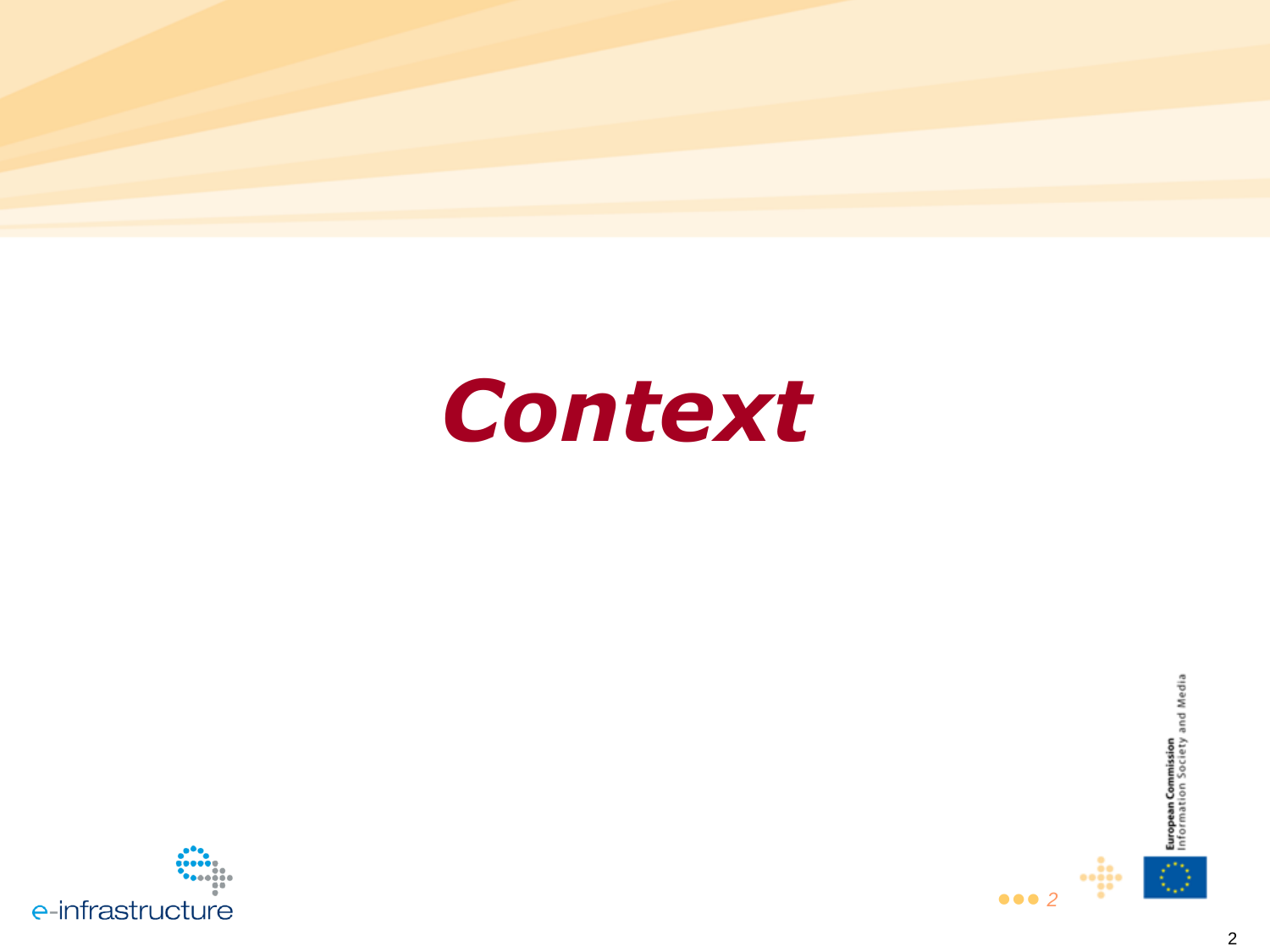#### **IDC Study 2010: A strategic agenda for EU leadership in Supercomputing: HPC 2020 (1/2)**

#### **Executive Overview, a few conclusions…**

- HPC use is indispensable for advancing both science and industrial competitiveness
- Europe is under-investing in HPC, while other nations are growing their supercomputer investments dramatically

–Even in 2009, the most difficult year of the global economic recession

- Supercomputing revenues (annual spending on systems priced above €375,000, or \$500,000) increased by 25% worldwide in 2009
	- –But only 9% in Europe



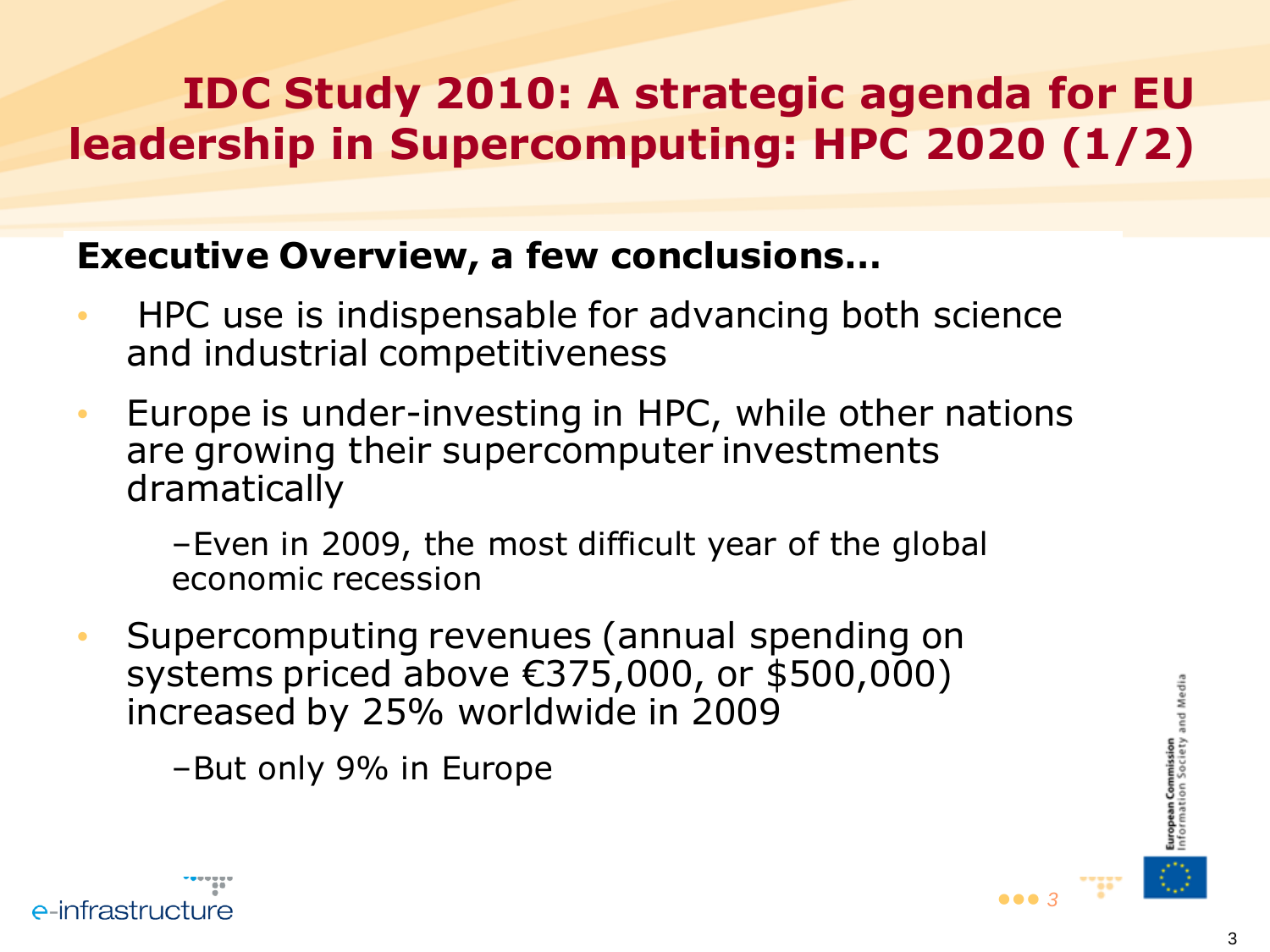#### **IDC Study 2010: A strategic agenda for EU leadership in Supercomputing: HPC 2020 (2/2)**

- HPC research funding in Europe includes a diversity of EU, national and regional programs, and few countries have a coherent HPC development strategy
- HPC stakeholders from research, industry and academia rank U.S. and Japanese HPC research programs ahead of Europe's research programs
- The transition to petascale and exa-scale computing **creates opportunities**

For Europe's scientific and computing communities to return to the forefront of development for the next generation of research and HPC software technologies



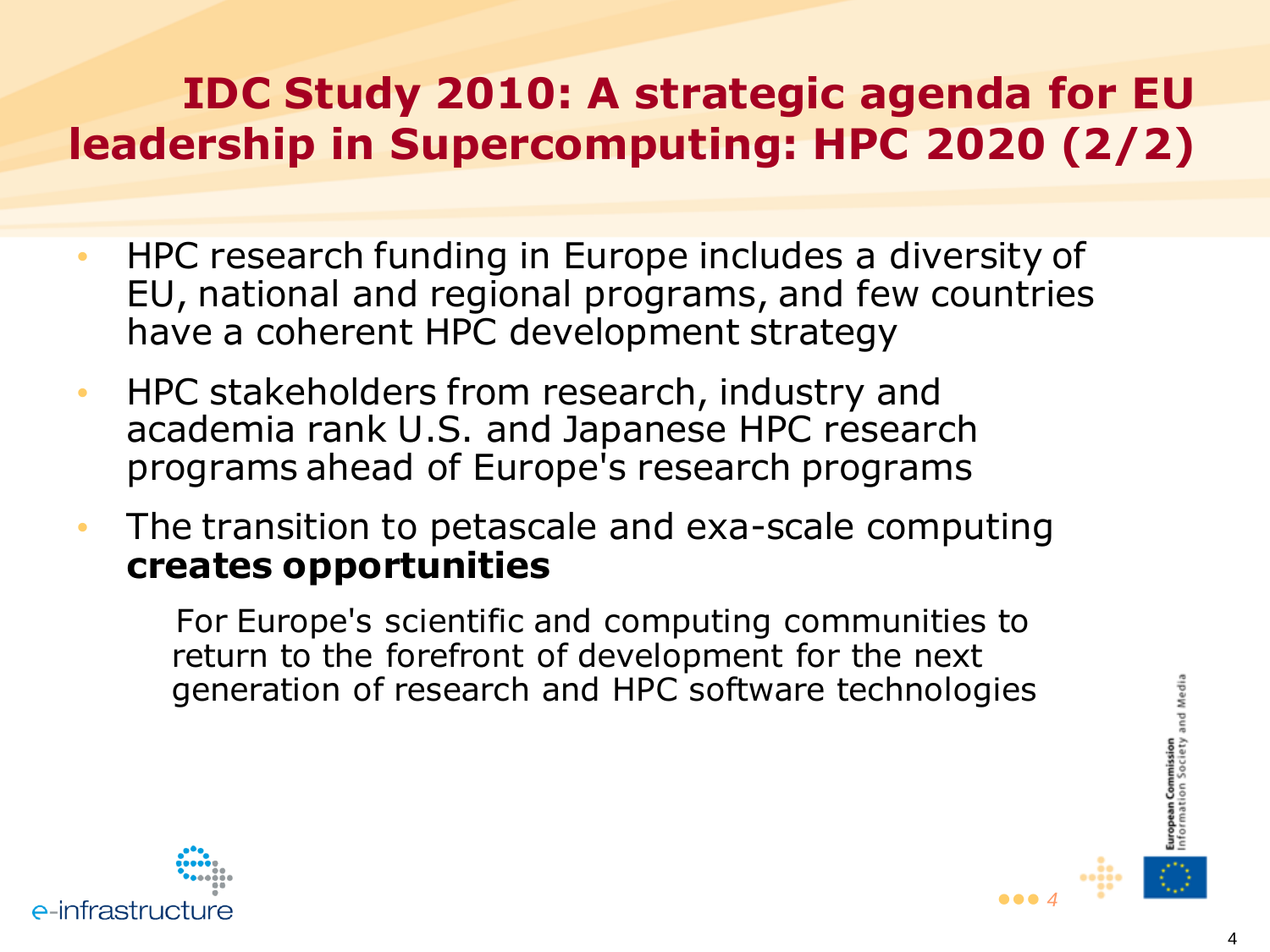## Top500 List

| <b>Rank</b> | <b>Site</b>                                                           | <b>System</b>                                                                                                      |                                                                                                                                                                            |
|-------------|-----------------------------------------------------------------------|--------------------------------------------------------------------------------------------------------------------|----------------------------------------------------------------------------------------------------------------------------------------------------------------------------|
|             | RIKEN Advanced Institute for Computational<br>Science (AICS)<br>Japan | K computer, SPARC64 VIIIfx 2.0GHz, Toful<br>interconnect<br>Fujitsu                                                | ASI8-19 ASI                                                                                                                                                                |
| 2           | National Supercomputing Center in Tianjin<br>China                    | NUDT TH MPP, X5670 2.93Ghz 6C, NVIDIA<br>GPU, FT-1000 8C<br><b>NUDT</b>                                            | ठ<br>Continents Share Over Time                                                                                                                                            |
| 3           | DOE/SC/Oak Ridge National Laboratory<br><b>United States</b>          | Cray XT5-HE Opteron 6-core 2.6 GHz<br>Cray Inc.                                                                    | 1993-2010                                                                                                                                                                  |
|             | National Supercomputing Centre in<br>Shenzhen (NSCS)<br>China         | Dawning TC3600 Blade, Intel X5650, NVidia<br>Tesla C2050 GPU<br>Dawning                                            | Europe 21%                                                                                                                                                                 |
| 5           | GSIC Center, Tokyo Institute of Technology<br>Japan                   | HP ProLiant SL390s G7 Xeon 6C X5670,<br>Nvidia GPU, Linux/Windows<br><b>NEC/HP</b>                                 | Performance Share                                                                                                                                                          |
| 6           | <b>DOE/NNSA/LANL/SNL</b><br><b>United States</b>                      | Cray XE6 8-core 2.4 GHz<br>Cray Inc.                                                                               |                                                                                                                                                                            |
|             | NASA/Ames Research Center/NAS<br>United States                        | SGI Altix ICE 8200EX/8400EX, Xeon HT QC<br>3.0/Xeon 5570/5670 2.93 Ghz, Infiniband<br>SGI                          |                                                                                                                                                                            |
| 8           | DOE/SC/LBNL/NERSC<br>United States                                    | Cray XE6 12-core 2.1 GHz<br>Cray Inc.                                                                              |                                                                                                                                                                            |
| 9           | Commissariat a l'Energie Atomique (CEA)<br>France                     | Bull bullx super-node S6010/S6030<br><b>Bull SA</b>                                                                | m                                                                                                                                                                          |
| 10          | <b>DOE/NNSA/LANL</b><br><b>United States</b>                          | BladeCenter QS22/LS21 Cluster, PowerXCell<br>8i 3.2 Ghz / Opteron DC 1.8 GHz, Voltaire<br>Infiniband<br><b>IBM</b> | 06/1994<br>06/1995<br>06/1998 06/1998<br>06/1998 06/2001<br>06/2001 06/2005 06/2007<br>06/2007 06/2007 06/2007 06/2009 06/2009 06/2009<br>06/199<br><b>TOP500 Releases</b> |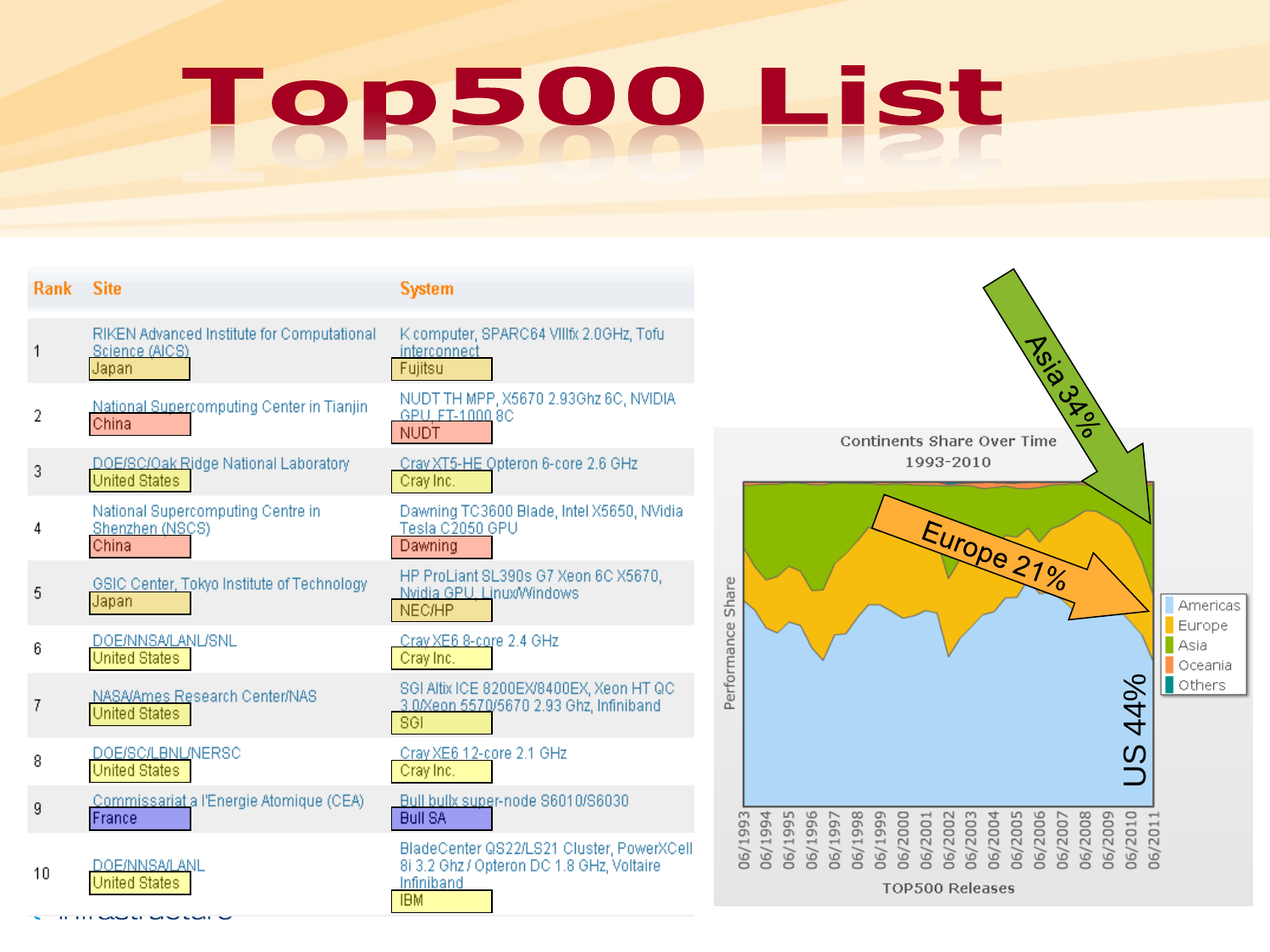# "European" HPC Issues

- **Europe has lost 10% of its HPC capabilities** in the last 2 years while Asia and the US have increased their capabilities
- Japan overtook Europe (all 27 Member States combined) in terms of HPC capacities available
- Fragmentation of European HPC efforts across many countries
- Some HPC production capabilities with reliance on foreign components and (sub) systems;
- European IPR benefitting others





and Media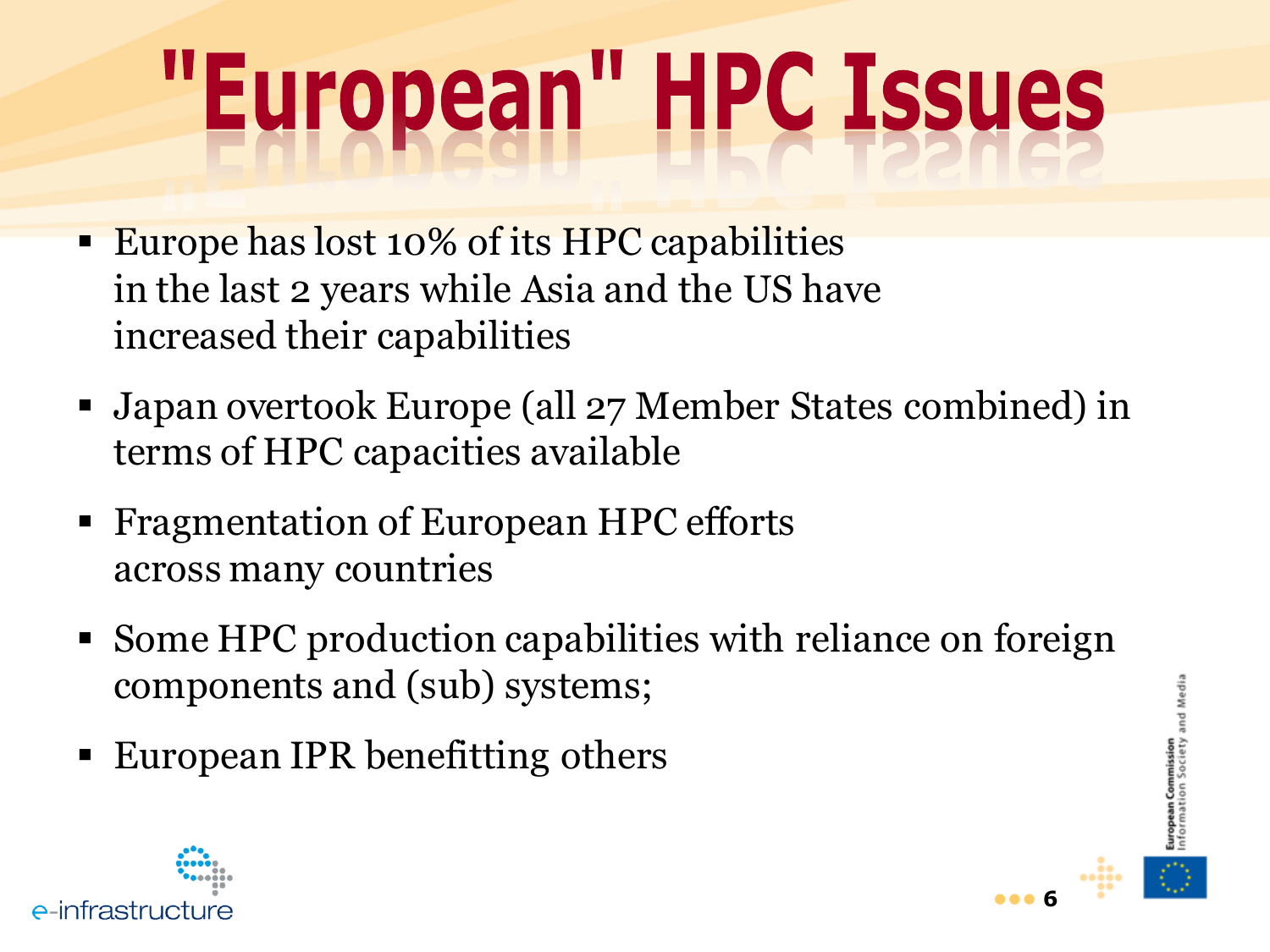# **Ongoing efforts in HPC**

- ICT Call 7 (2010): first objective in FP7 dedicated specifically to exa-scale computing
- Commitment of the EC to support HPC
	- **PRACE in European HPC infrastructures**
	- TEXT, Mont-Blanc, CRESTA, *DEEP* projects
	- Other objectives related to HPC (FET, Advanced Computing...)
	- Support to collaboration: EESI (IESP)
	- Drafting EC Communication to Parliament and Council on HPC
	- Study "Financing a Software Infrastructure for Highly Parallelised Codes" (IDC)
	- Possible ICT WP 2013 objective on exa-scale computing
	- Consultations with stakeholders



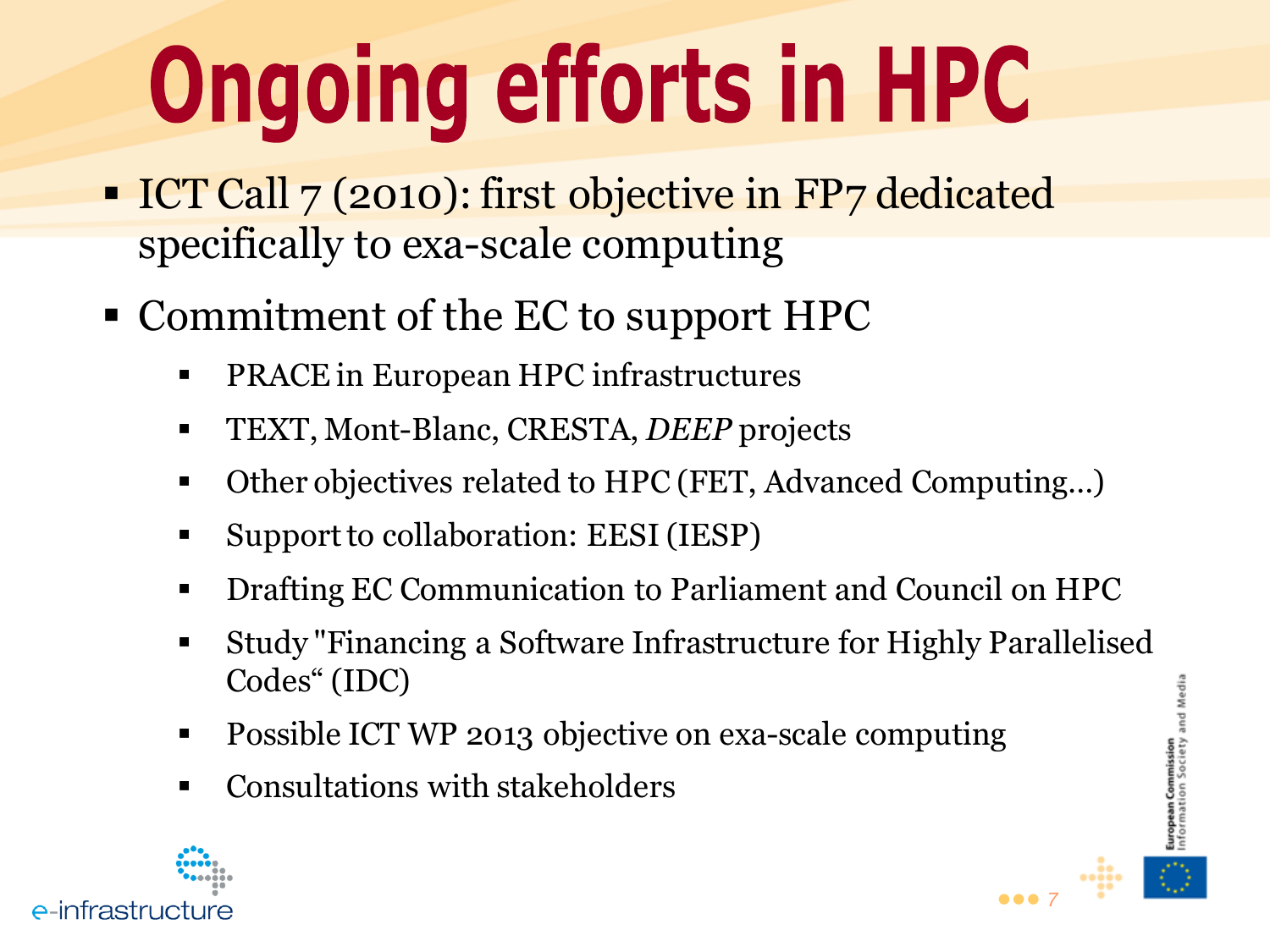### **State of play**





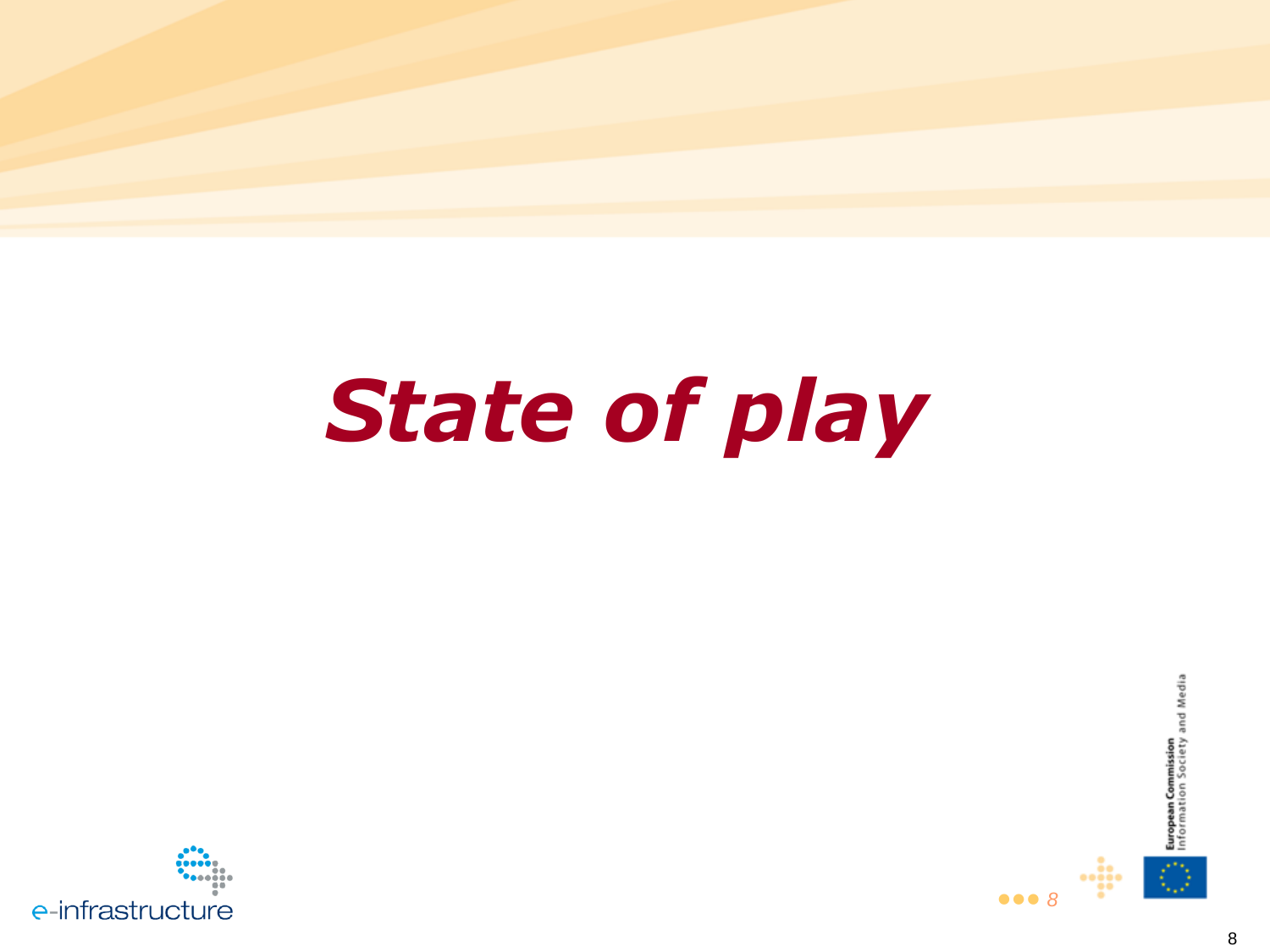## **HPC: state of play**

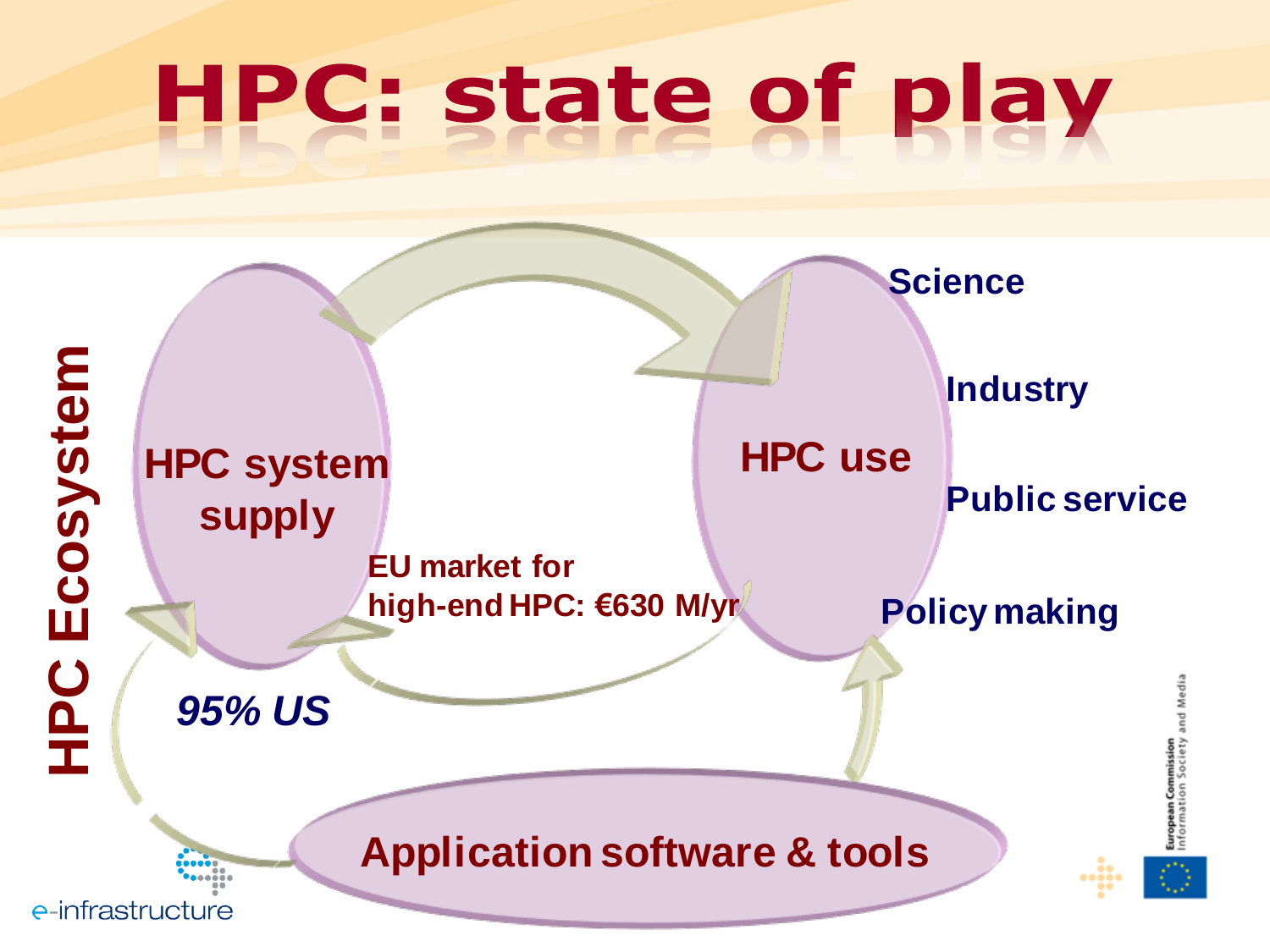### **HPC: Europe's place in a Global Race**

#### **Basic premise: Europe should be a global HPC leader**

excelling in the application *and* production of HPC, in all domains (for industry, science and society)

#### **Alternative:**

**A follower is just fine, what matters is the applications**

- Develop EU autonomous industrial capability
	- Alternative: continue to rely on systems from the US and others
- HPC policy should be *European*
	- Alternative: Member States continue with their national (sub-critical) policies

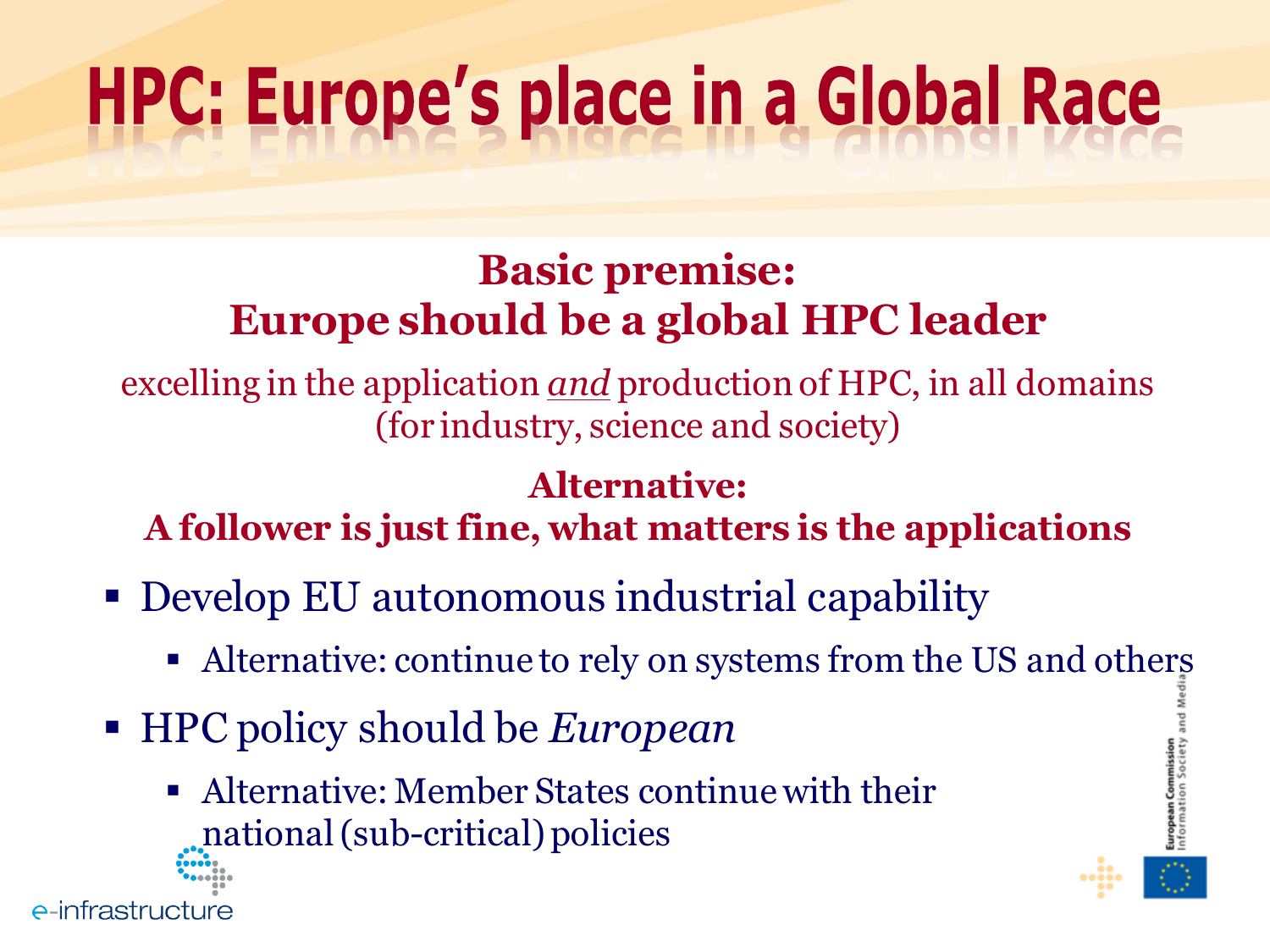## **Key Policy Actions**

- Develop EU-level governance
- Spend more (MS, EU, industry)
- Development of EU native capability through
	- Pre-commercial procurement
	- Level-playing field for EU supply industry
- Increase HPC use in industry, especially by SMEs
- Share application and software development with global partners



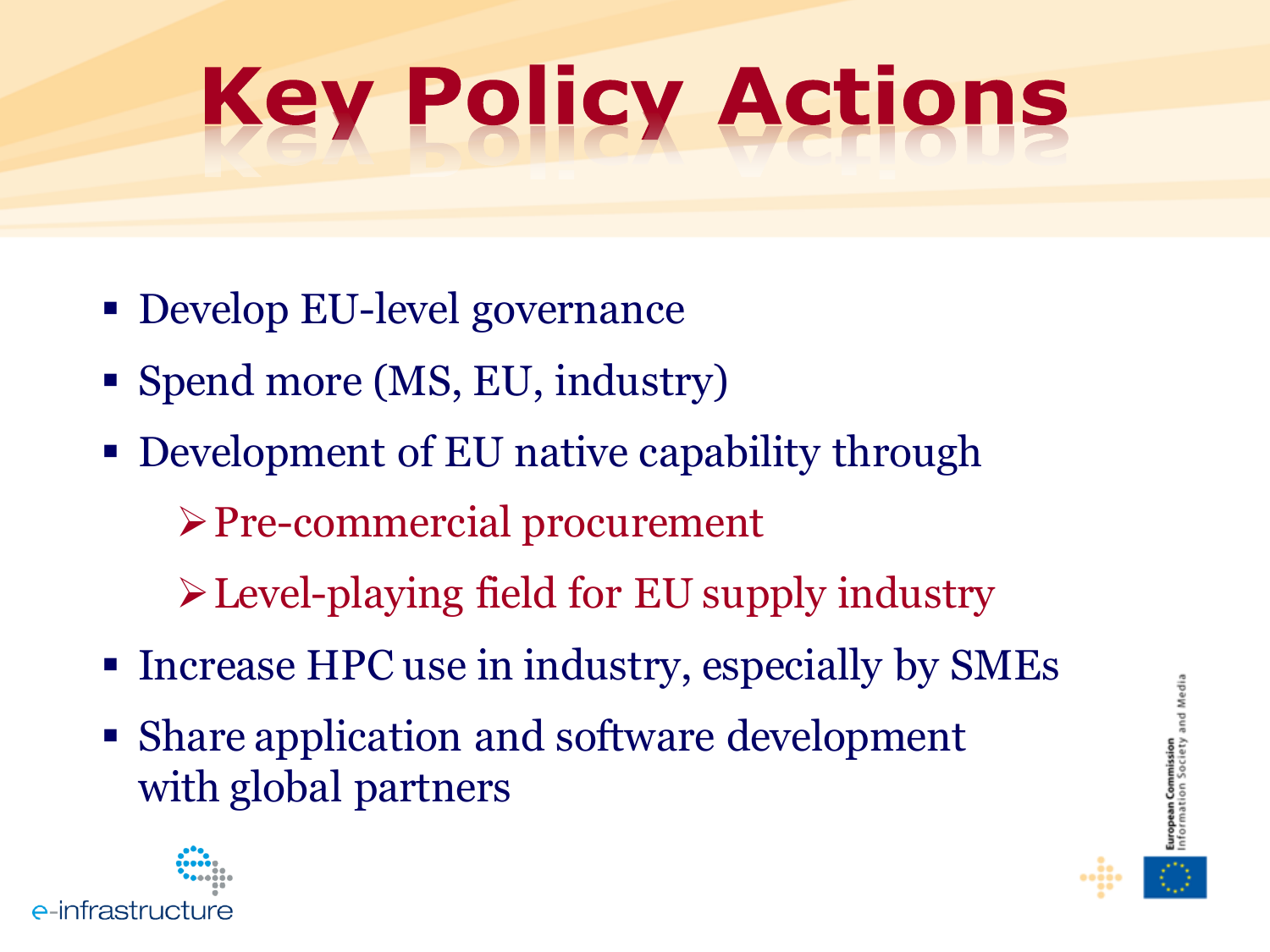### **Some questions and** conclusions....





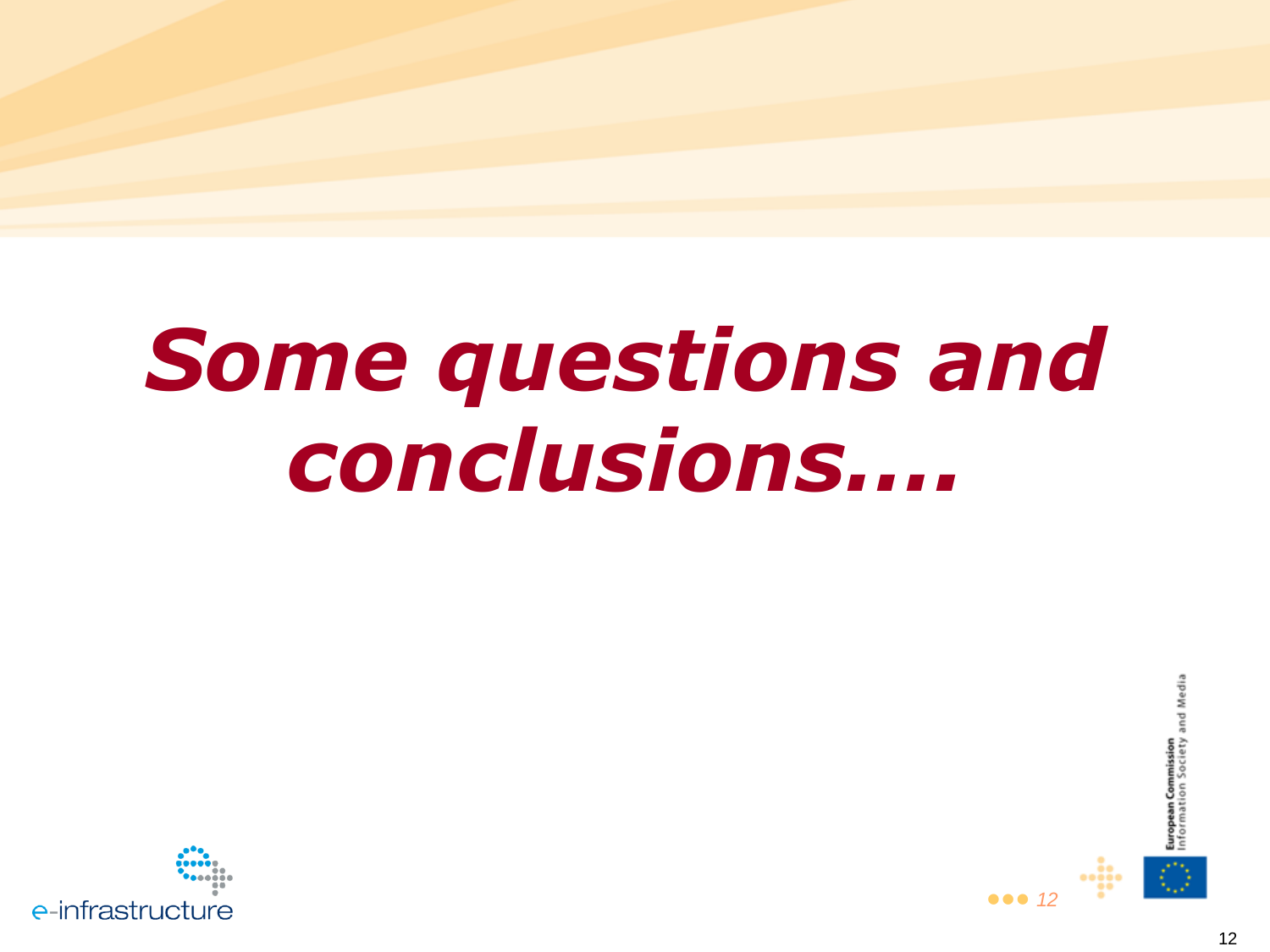### Some questions regarding exa-scale computing...

- **A European vision in exa-scale?** 
	- **What** should we (EU/Member States) do?
	- **Where** is "Europe" located, its strengths and weaknesses, in the overall international HPC landscape and competition?
	- **Who** are the European stakeholders willing/able to carry out the strategy? Internationally collaborate with whom?

**•••** *13*

**European Commission**<br>Information Society and Media

**When**/By **when**?

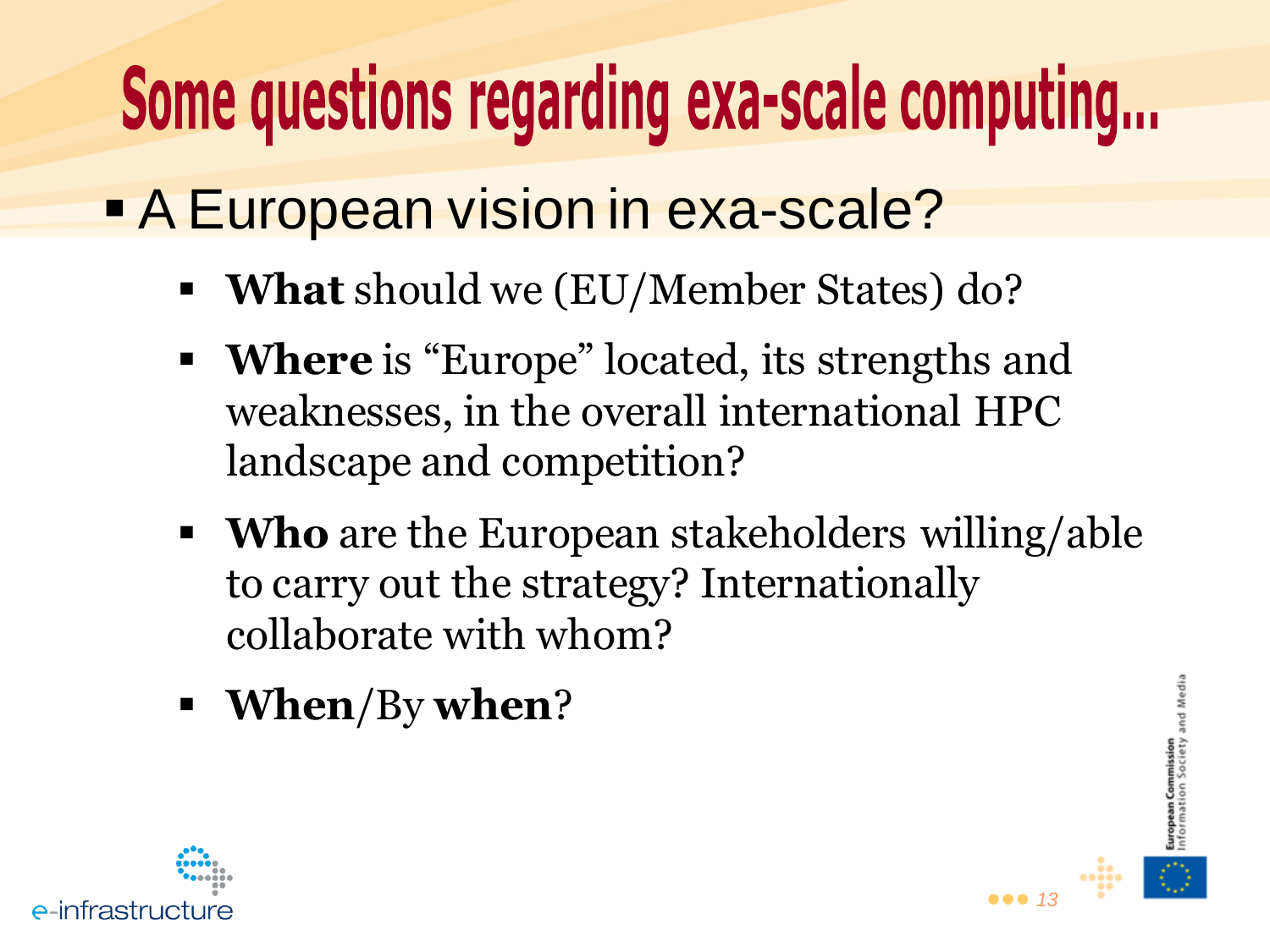### **Some questions... (2)**

- **Why** is it important? Who cares? Impact?
	- Scientific & Social & Economic
		- What are the Grand Challenge applications? On which criteria?
			- What are the "stories" behind to convince decision-makers?
	- Will investment in exa-scale technologies result in the long run in advances/benefits in "mainstream" (mobiles, desktop, embedded, etc.)?
	- Strategic importance of independent technological capabilities
- **How much**? (cost/benefits) Do we have enough arguments for a Business Case for exa-scale?



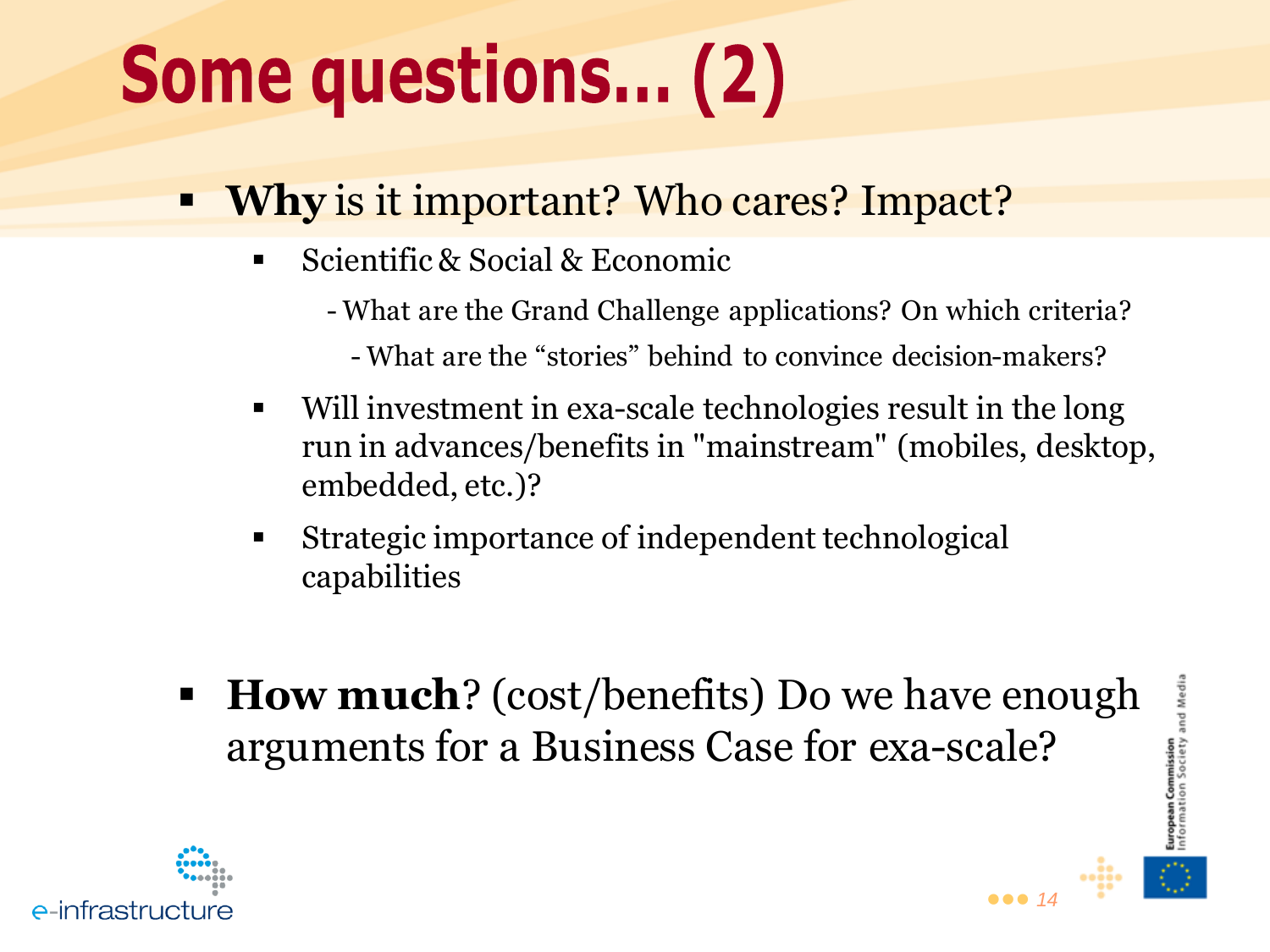### **Some questions... (3)**

- What is the key objective binding stakeholders where the benefits come from the "path" to achieve it (e.g. "Put a man in the moon")?
- Primordial consideration of the supply side of HPC (not only the use) …?
	- what to do with the current non-EU dominated situation?
	- How to create an appropriate ecosystem users-suppliers?
	- Where does IP go? Who will exploit/benefit from EU R&D?
- What are the components of the overall strategy?
	- R&D (e.g. exa-scale/computing objectives) 2011/2013
	- PRACE/Procurement …. Longer term (e.g. Horizon 2020)
	- Political (funding, measuring public/private efforts, etc.)



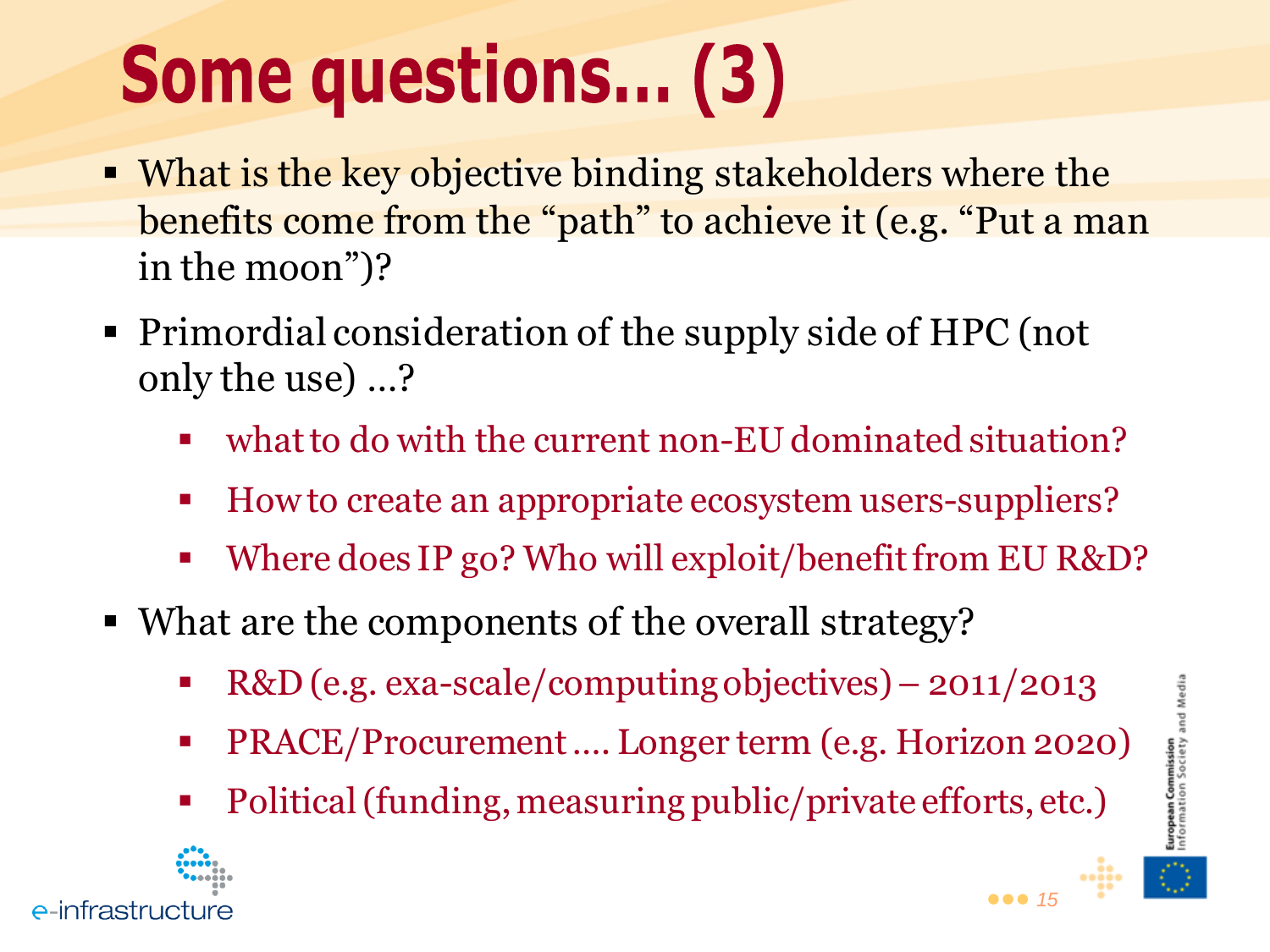## **Consultations with stakeholders...**

- There is no choice: a European-wide effort must be engaged to develop autonomous technology (covering the whole spectrum from processor architectures to applications) to build exa-scale systems in ~10 years.
- Europe has the technical and human-skills capabilities to tackle this big challenge
- Highly relevant strengths for the next generation of computing (e.g. in applications, interconnects, embedded/low-power computing, systems and integration)
- There is a window of opportunity that cannot be missed: the transition from peta to exa-scale computing could be used to get European industry back in the computing scene as technology leading-edge supplier !



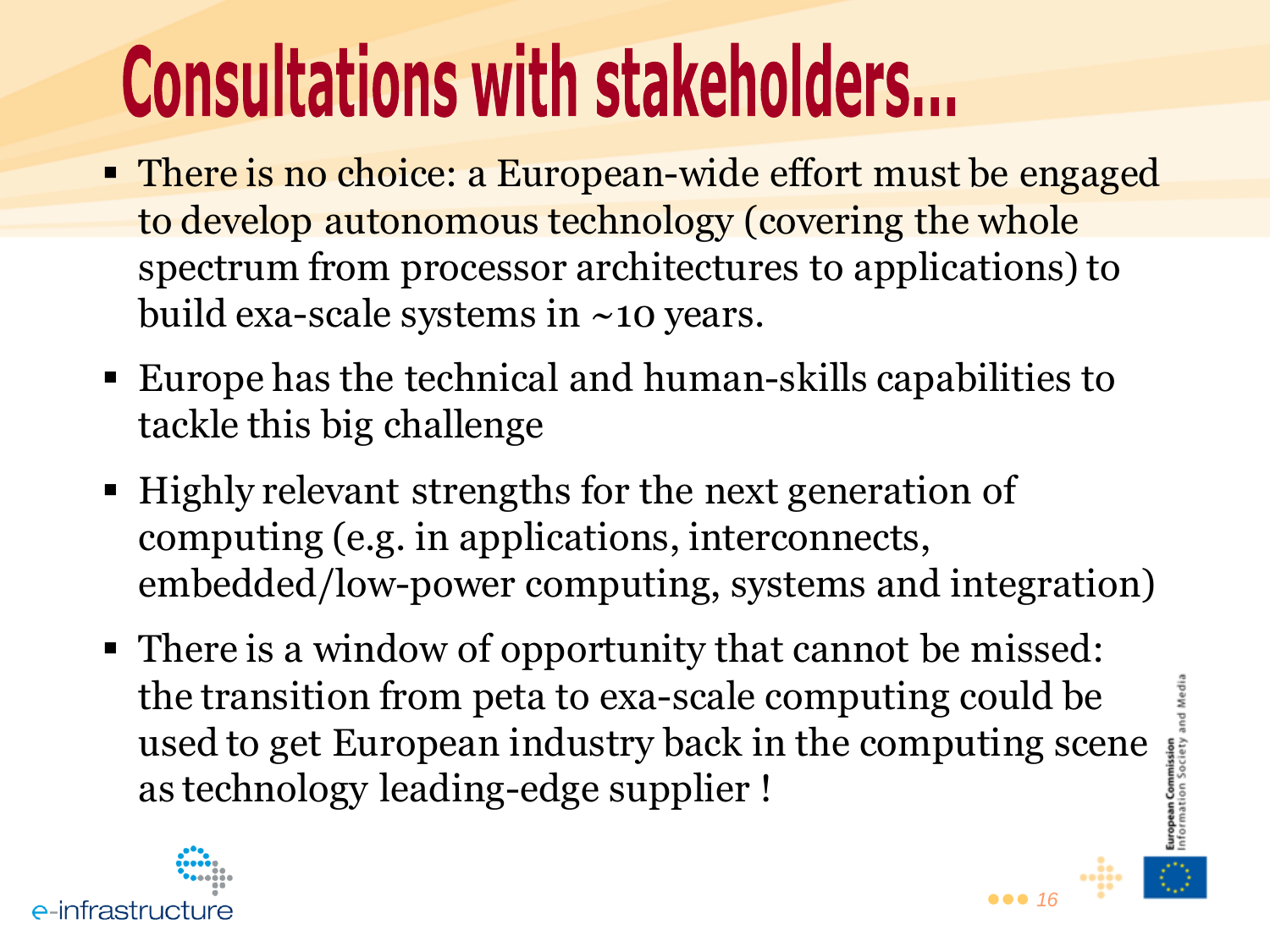### **Consultations with Stakeholders (2)**

Three main areas where timely action should be taken:

- **1. structuring the European stakeholders**: European Technology Platform (ETP)?
- **2. applications**, as supporters of scientific research, as drivers for the co-design process, but also as providers of socio-economic arguments and justification for political support,
- **3. sustainability**, supporting the necessary R&D, engineering and application (re-)coding effort for exascale systems, and of market and industrial strategy considerations

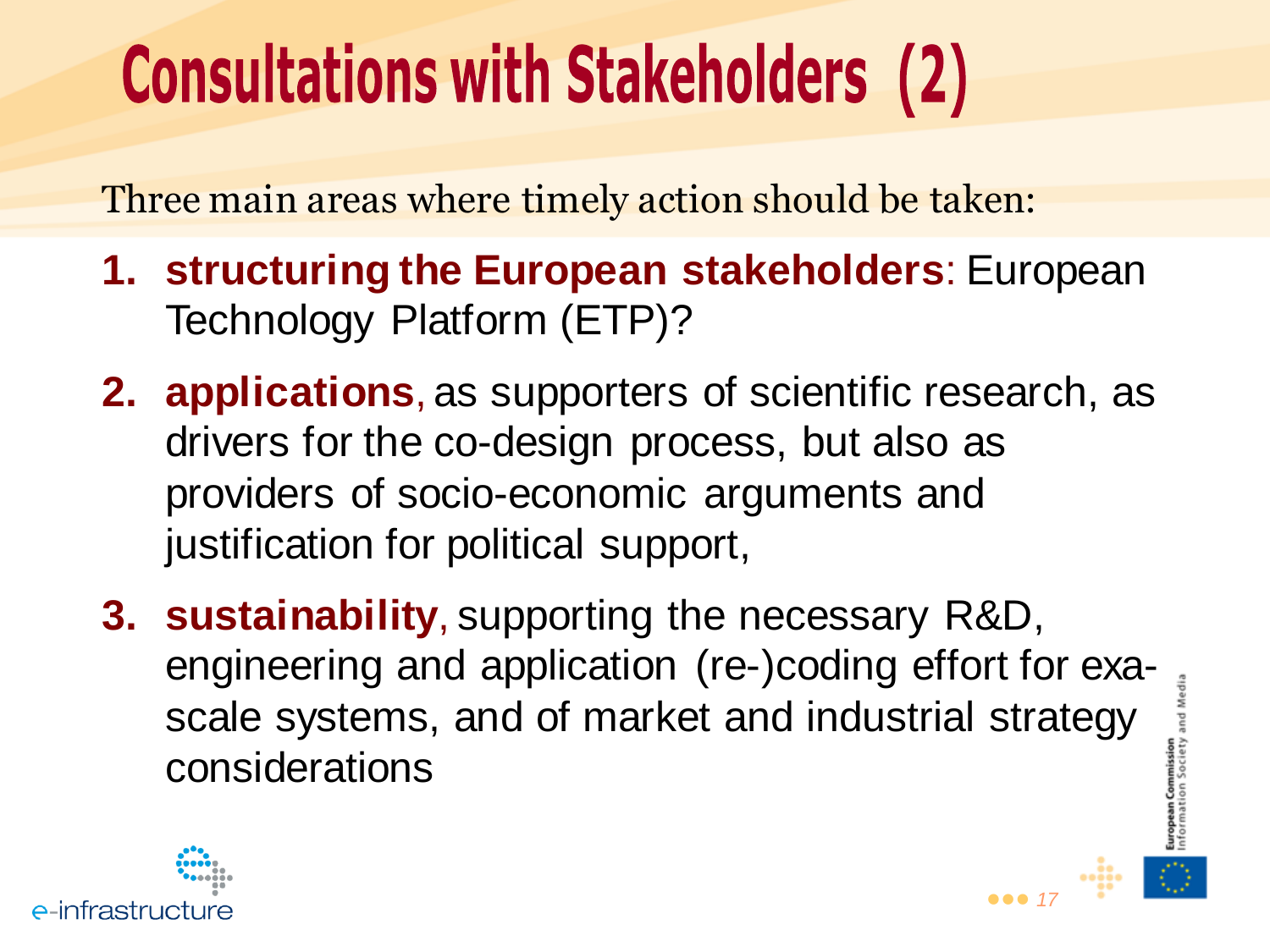#### *Something that could be said for Europe too?*

- « So it's not that I want to beat China per se; it's that I want us to have parity with them. I don't want to rely on them for the chip technology embedded in the supercomputers we use for national security. I don't want to rely on them for the low level software that runs my supercomputer because they figured out the parallelism before we did. I don't want to rely on them, or anyone else, for my own standard of living, for my safety and security, for the inventions that propel us forward, for open dialog and communications, all of which rely on supercomputing. I want the U.S. **to be self reliant, capable and responsible for our own prosperity**. »
- « If we are to be partners in a world of global competition, I want us to come from **a position of strength based on the best** U.S. **industry, academia and the national labs have to offer**. That's what put us and has kept us in the leadership role we enjoy today in supercomputing. It's imperative we now begin to push forward on the necessary technology to ensure a continued leadership position. The stakes are very high. »

**DONA CRAWFORD -** associate director for the Computation directorate, at Lawrence Livermore National Laboratory (February 2011) *at Lawrence Livermore National Laboratory (February 2011)*



•

and Media